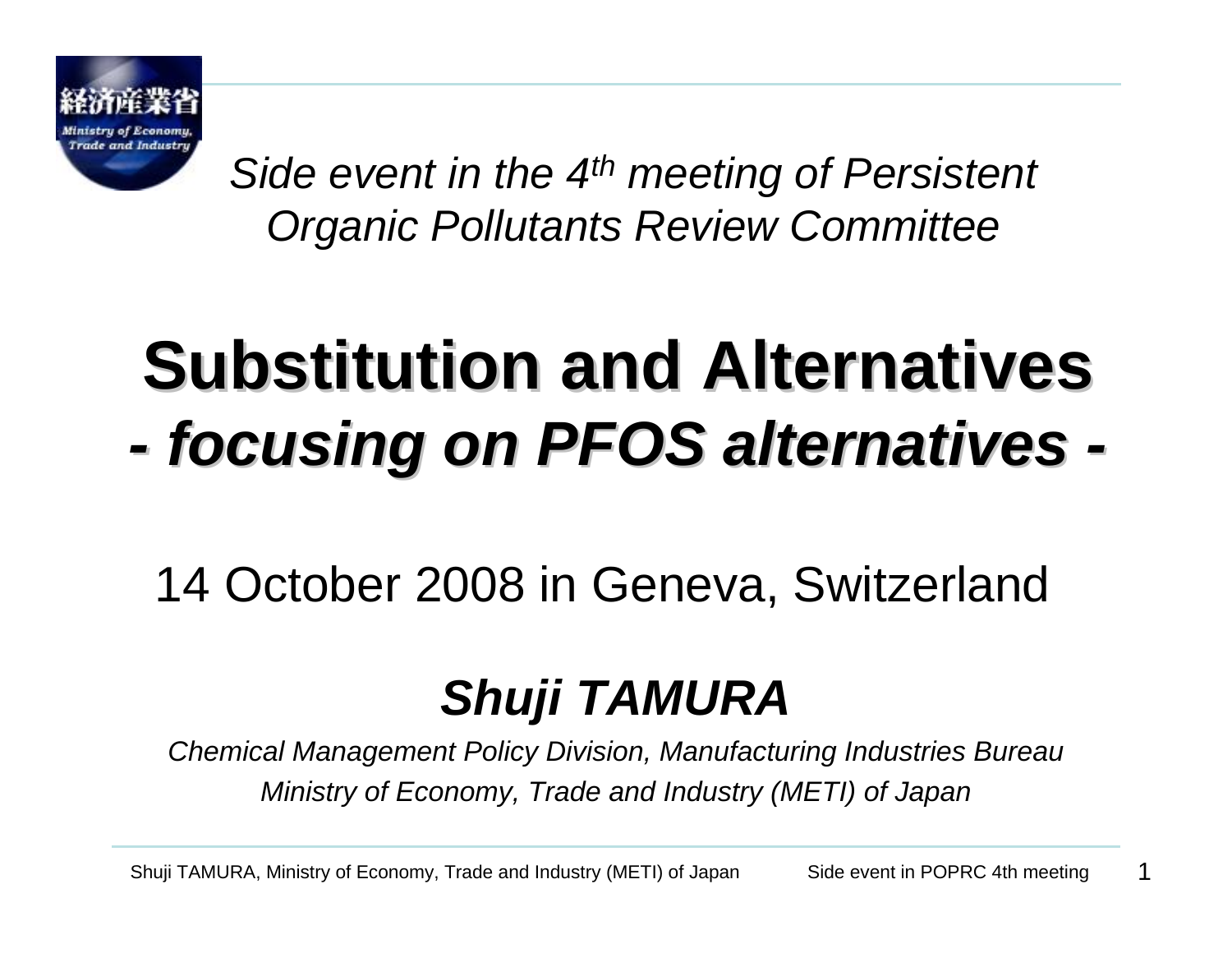

# **CONTENTS CONTENTS**

- 1. Advantages of PFOS
- 2. Identify PFOS uses in the supply chain
- 3. Examples of substitution and alternatives
- 4. Difficulties of substitution and alternatives
- 5. Sound management of acceptable uses
- 6. Summary points for discussion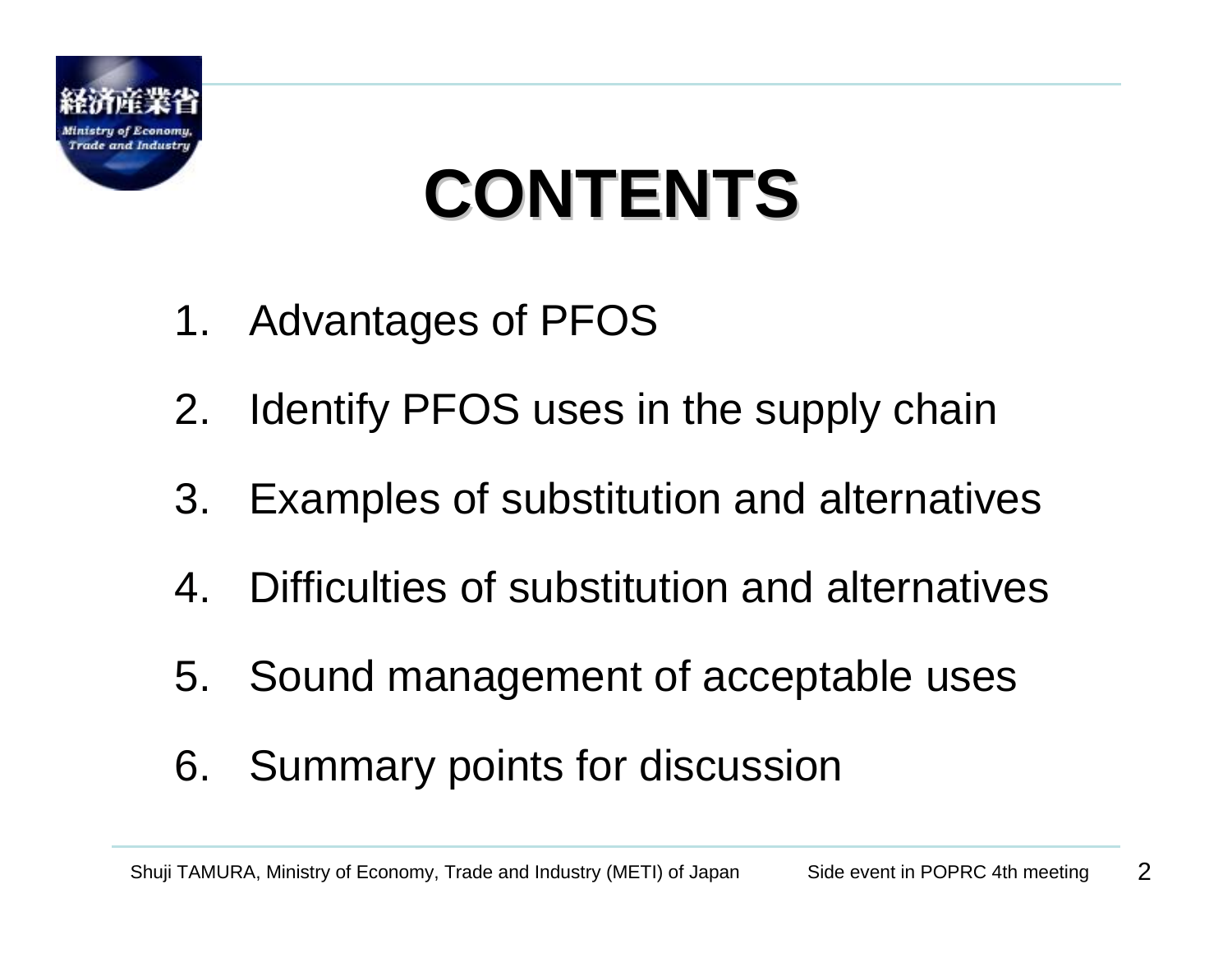

**F** 

 $\bf C$ 

**F** 

**F** 

### **Perfluorooctane Sulfonate (PFOS)** *- 1. Advantages of PFOS -*

**F** 

**F** 

S

O

**F** 

C

**F** 

C

**F** 

F

C

• Thermal stability and chemical resistance

**F** 

**F** 

C

- Water and oil repellent (insoluble with water and oil)
- Low surface tensionfor example

**F** 

**F** 

**F** 

C

**F** 

C

- Low friction factor
- Anti-adhesive

C

**F** 

**F** 

- Low inflection
- High electro-isolation

Beneficial effects on application of surfactants and dispersing

C8F17SO3-

 $\mathbf 0$ 

+

 $\rm H$ 

O

Keep beneficial effects under the strong acid and high temperature

Essential chemical in wide range of industries PFOS is a **LIVING Chemical**, not dead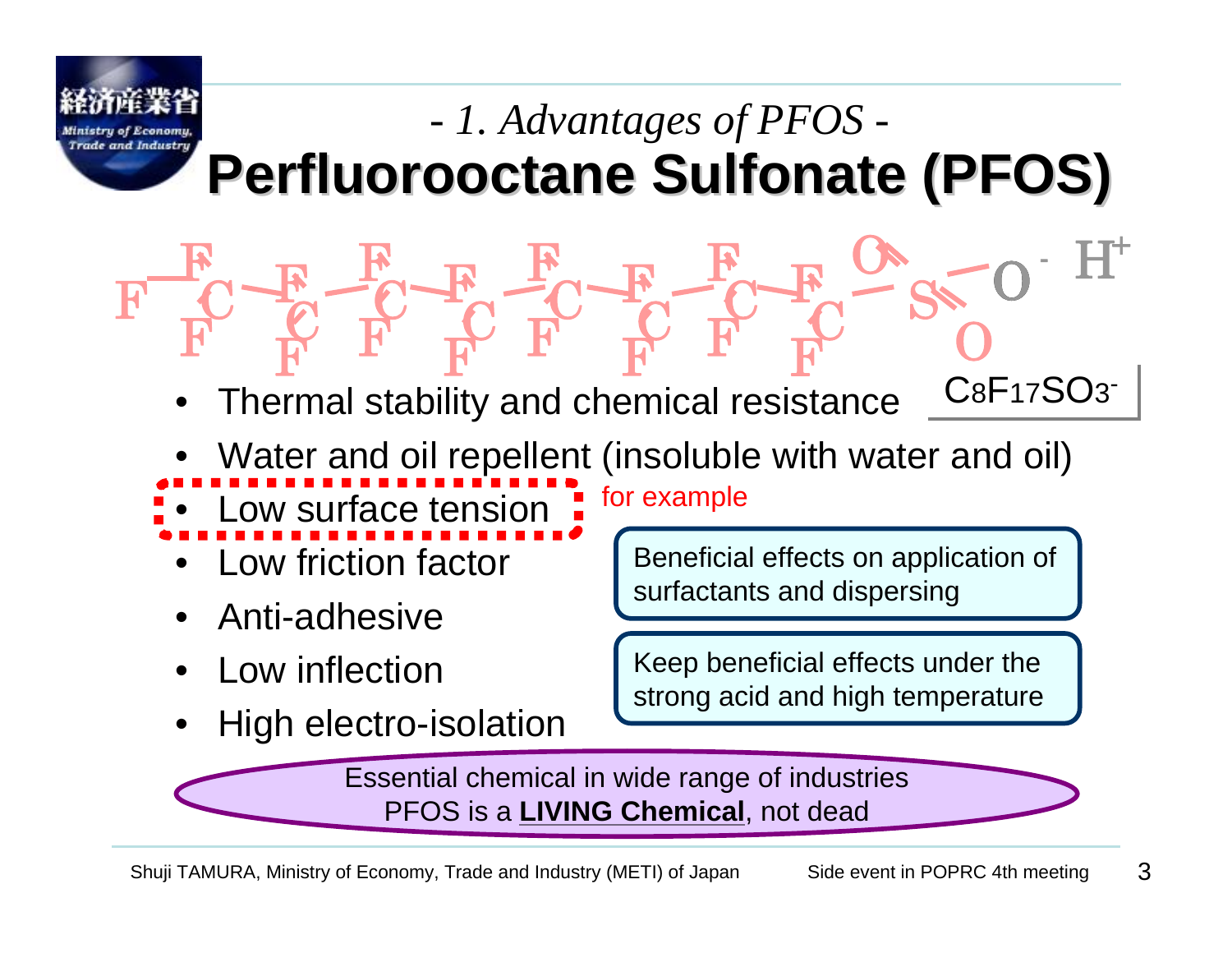# **Perfluorinate Surface Perfluorinate Surface -active Agent active Agent (***e.g.***PFOS)**  *- 1. Advantages of PFOS -*

- Reduce surface tension up to 15 dyn/cm, increase wettability and permeability
	- Hydrocarbon base: 27 dyn/cm
	- Silicone base: 22 dyn/cm
- High surface activity at low concentration

more details

• Thermal stability and chemical resistance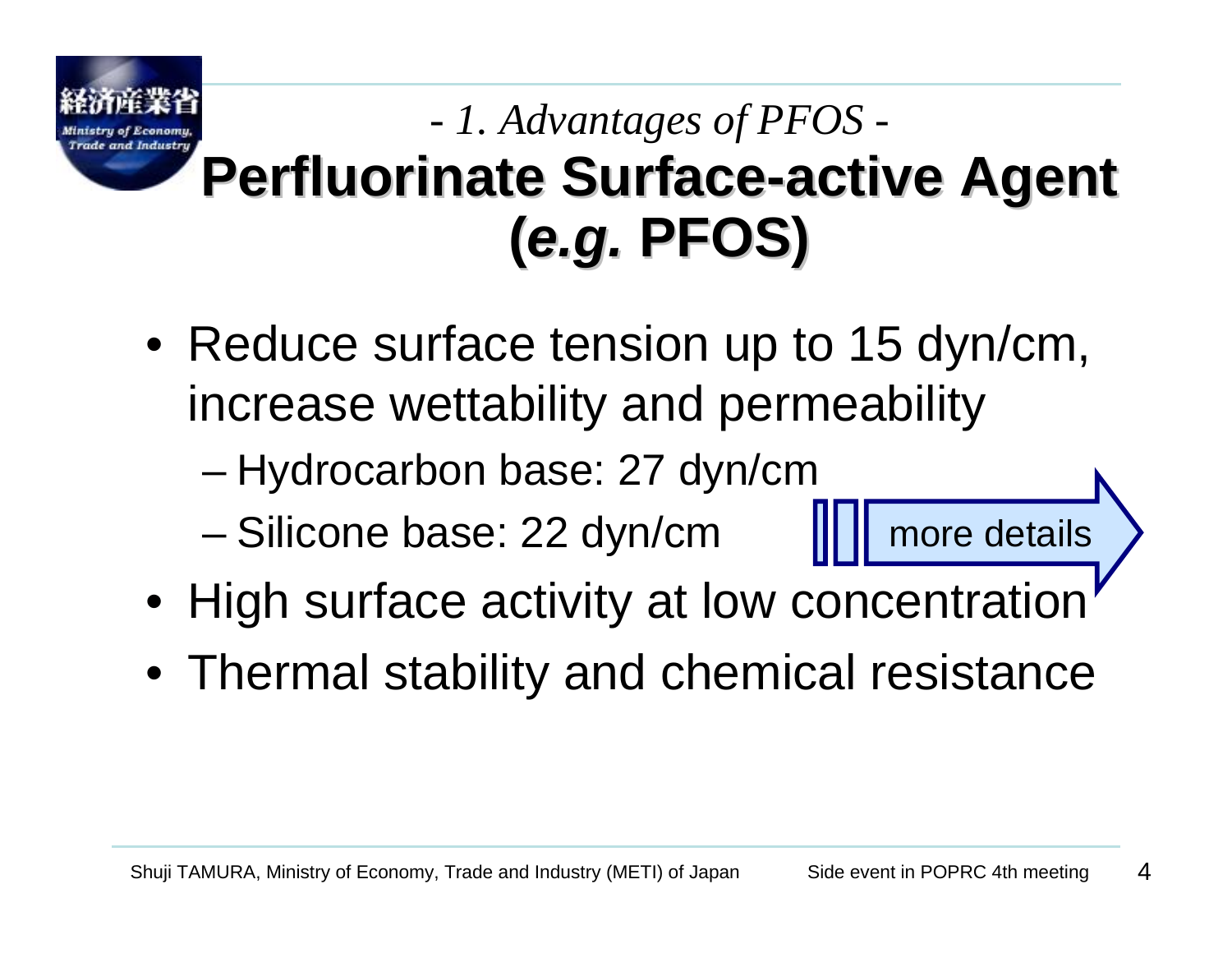

# **Surface tension and permeability Surface tension and permeability** *- 1. Advantages of PFOS -*

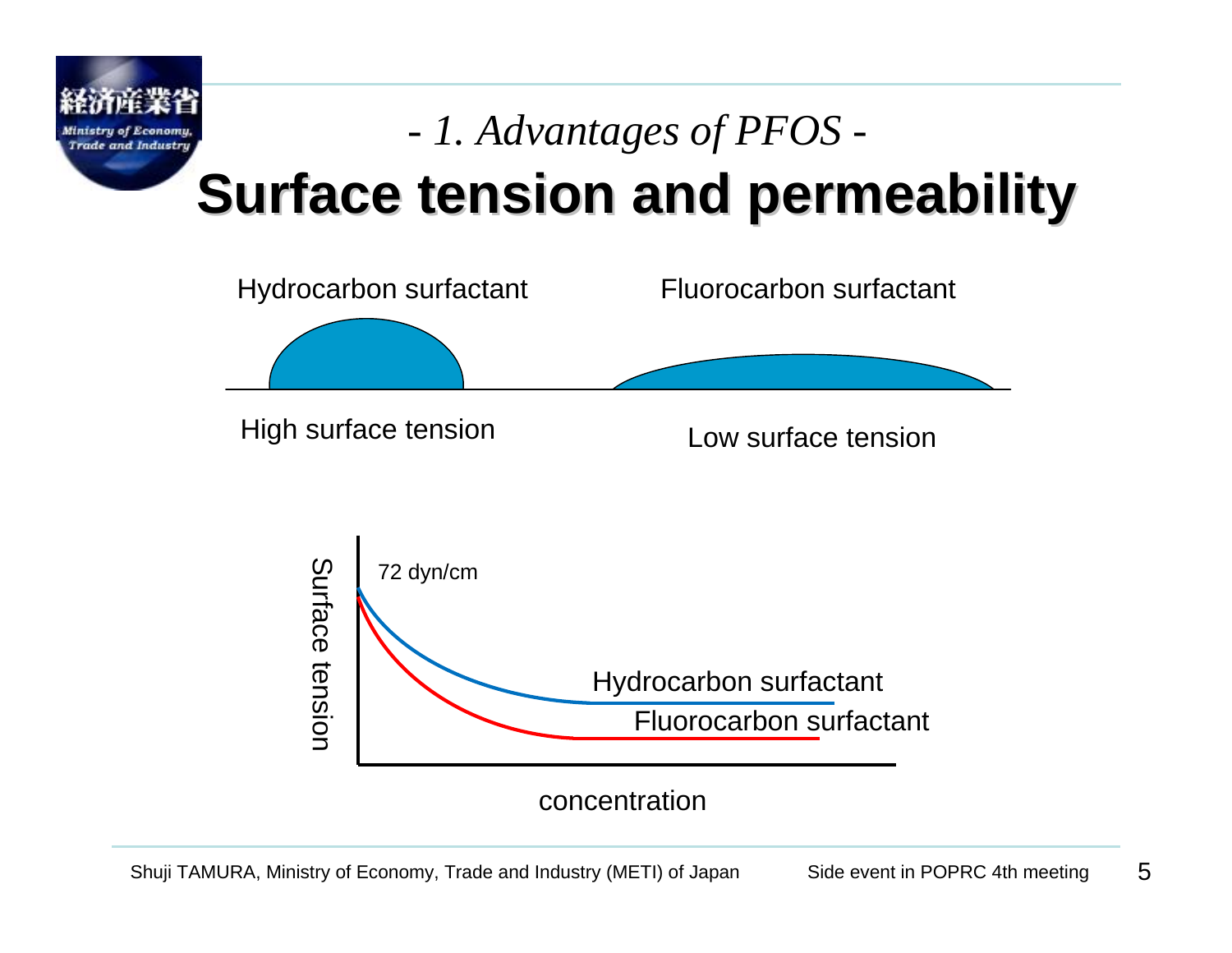

# **Surface tension and permeability (example photo) (example photo)** *- 1. Advantages of PFOS -*



◆PFAS: C=4



Shuji TAMURA, Ministry of Economy, Trade and Industry (METI) of Japan Side event in POPRC 4th meeting

6

time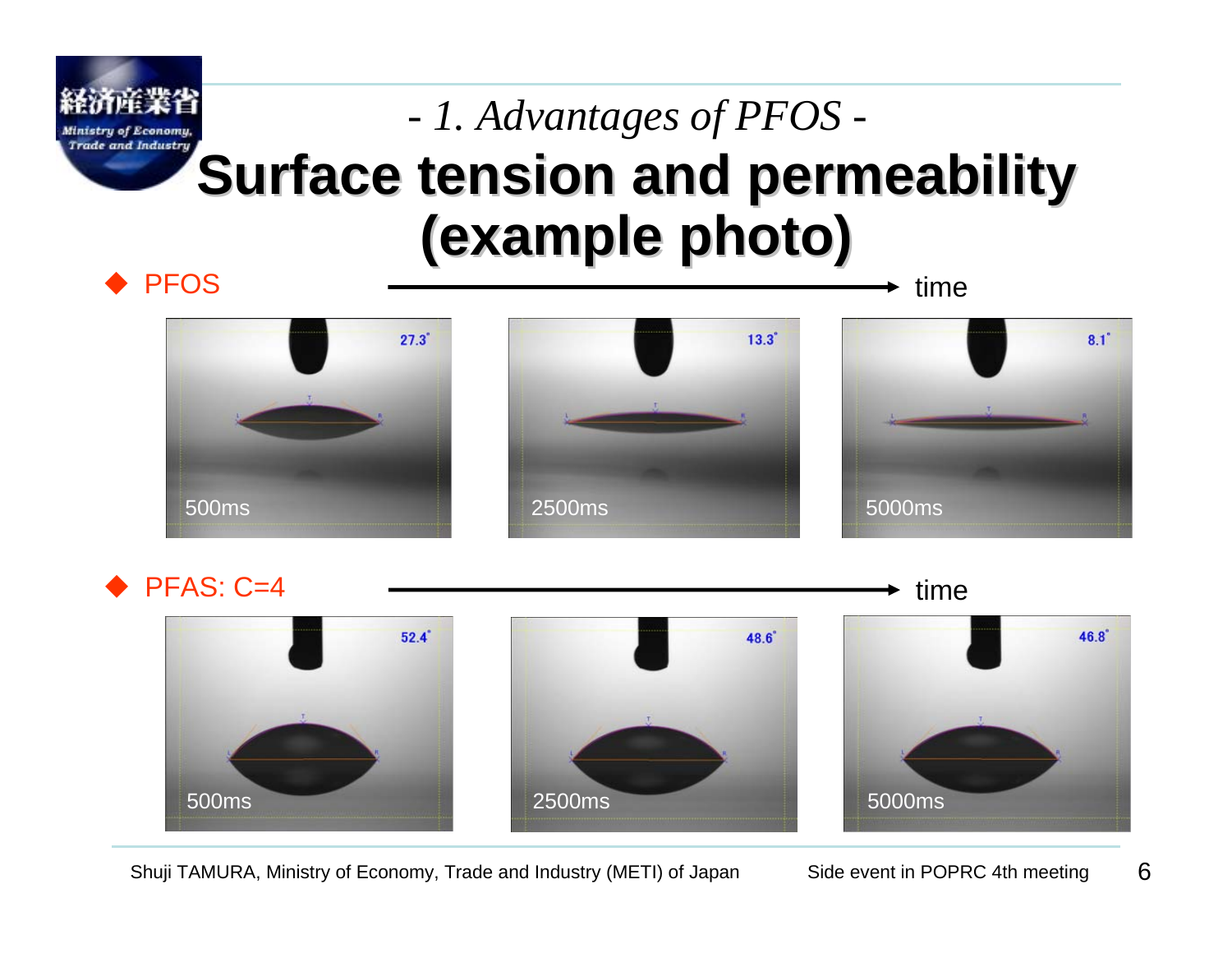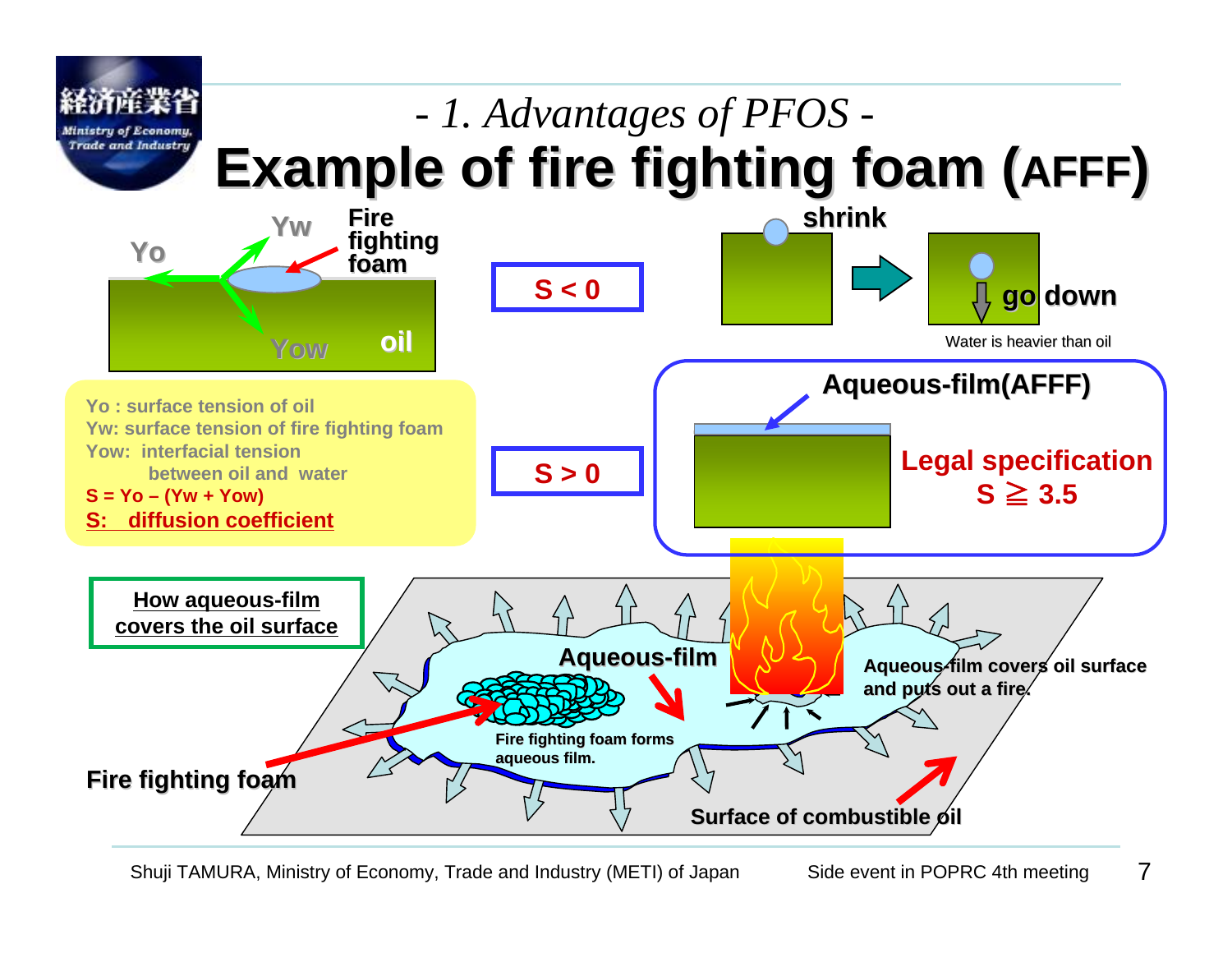

# *- 1. Advantages of PFOS -* **Example of fire fighting foam ( Example of fire fighting foam (AR)**



#### **Experiment using combustible water-soluble liquid (acetone) Experiment using combustible water-soluble liquid (acetone)**

#### **Non-PFOS protein foam (fail to satisfy the legal requirement)**



#### **PFOS gel type fire fighting foam (satisfy the legal requirement)**

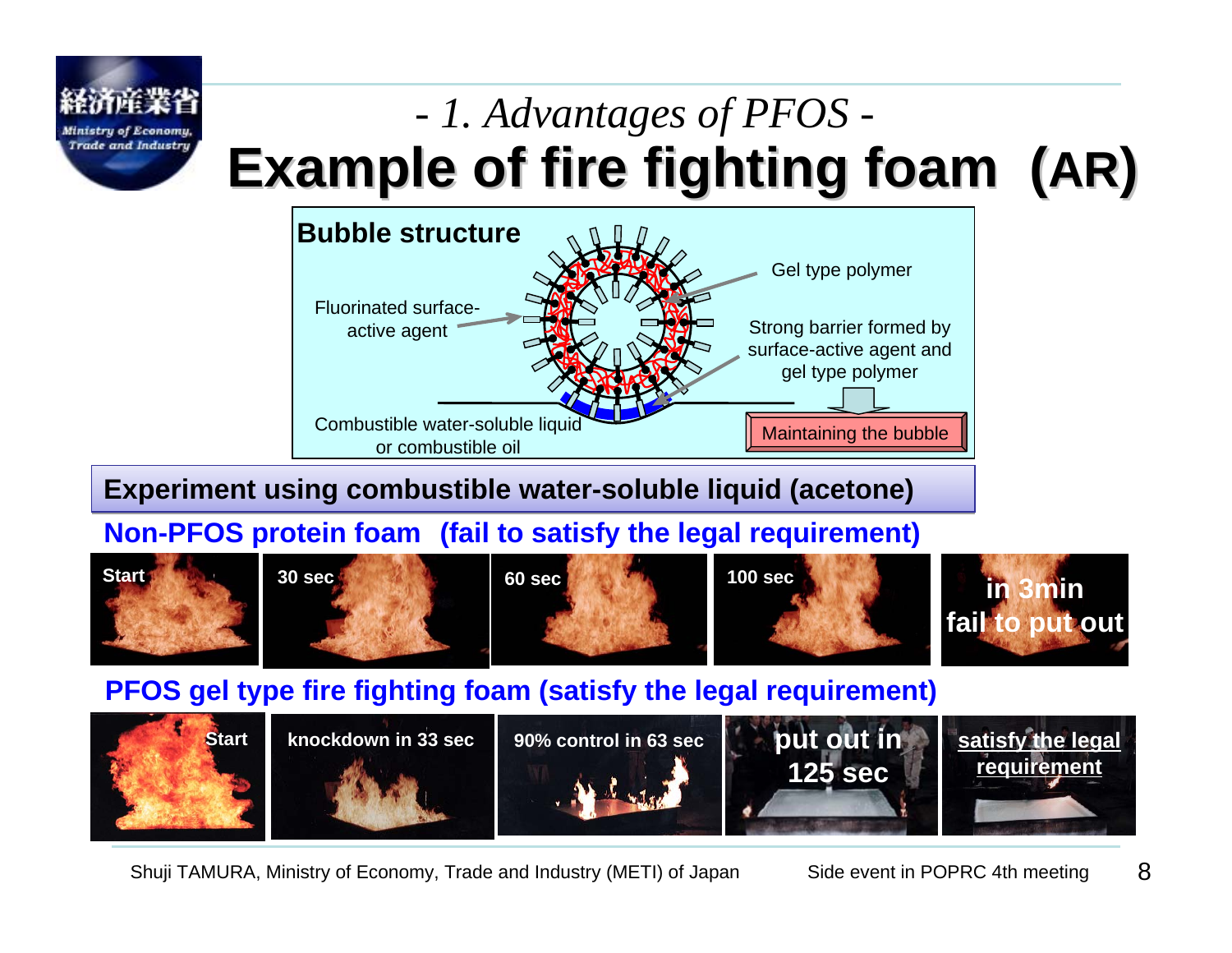

# *- 1. Advantages of PFOS -*

# **Example of photo masks Example of photo masks**

• **Surfactant containing PFOS can realize ultrafine patterning in the photo-lithography process**

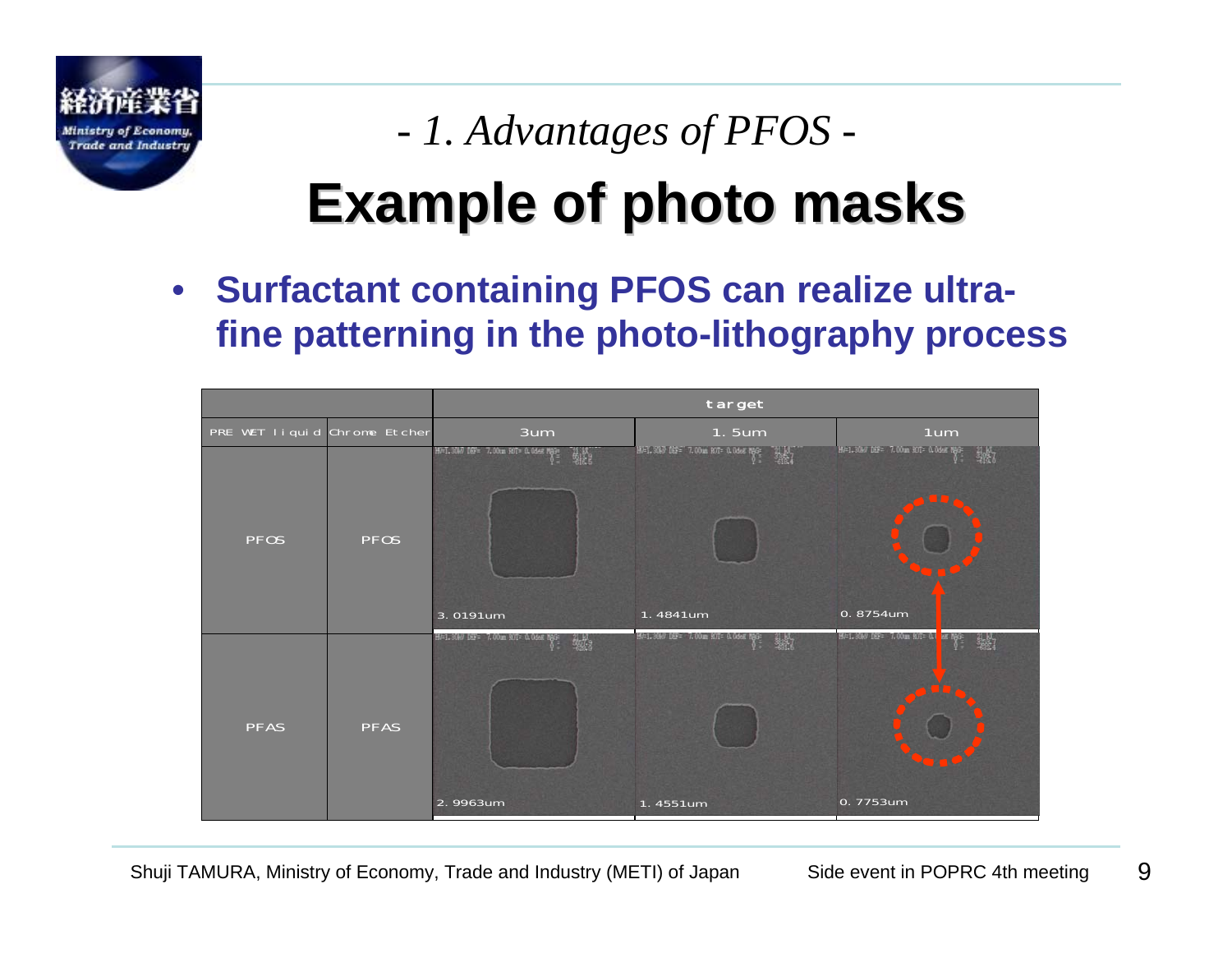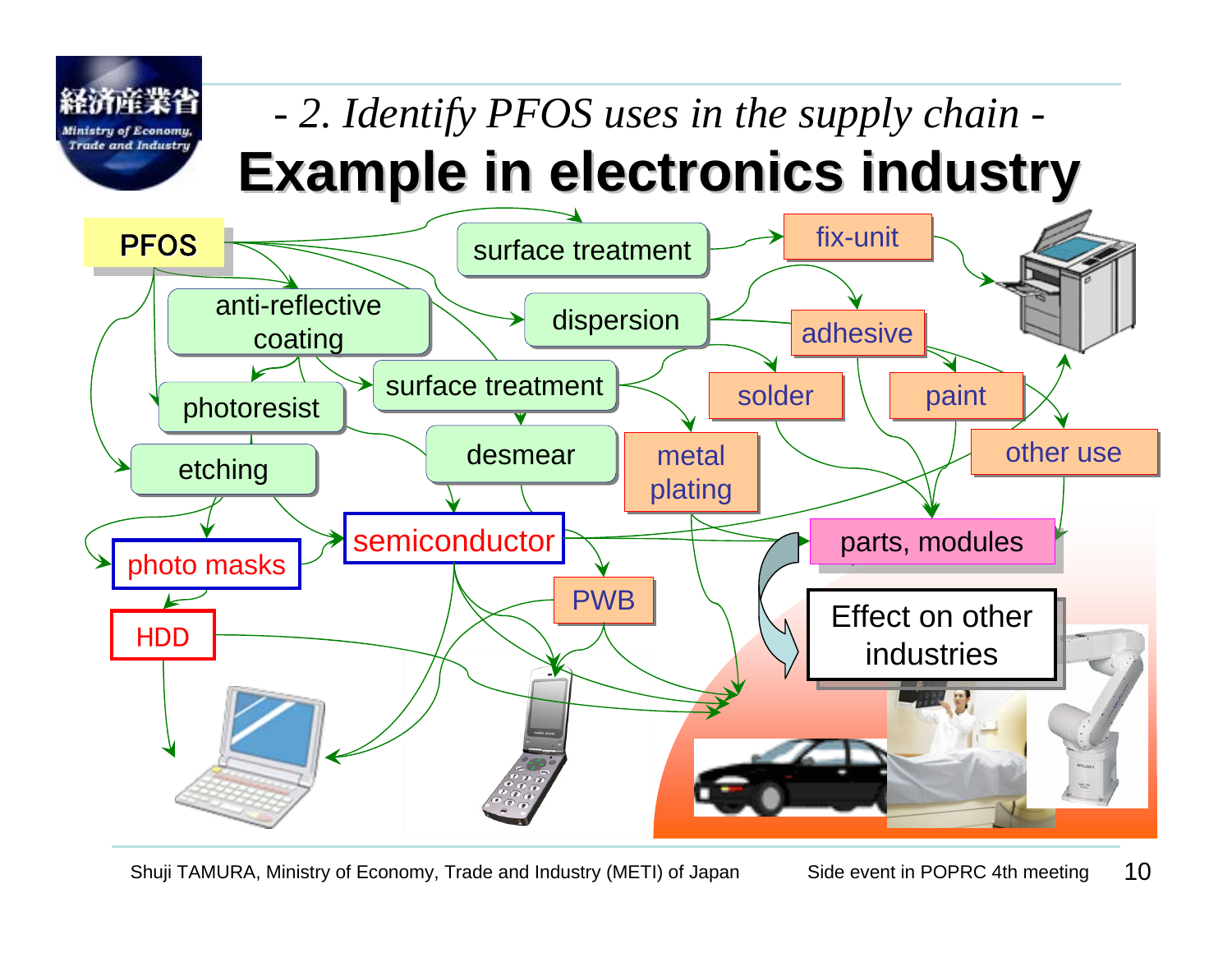**Ministry of Economy Trade and Industry** 

### **PFOS uses ( PFOS uses (***e.g.***electronics industry) electronics industry)** *- 2. Identify PFOS uses in the supply chain -*

|                 | <b>PFOS uses</b>                                       | <b>Component</b> |
|-----------------|--------------------------------------------------------|------------------|
| 1               | Etchant for photolithography processes                 | Etching          |
| $\overline{2}$  | Etchant for metal-plating processes                    | Etching          |
| 3               | Seal aperture treatment agent                          | Post process     |
| 4               | <b>Fluxes for soldering</b>                            | Pre treatment    |
| 5               | Etchant for desmear processes                          | Etching          |
| 6               | Pre-treatment agent used for PWB<br>production process | Permeate         |
| 7               | Wax for temporary end use                              | Pre treatment    |
| 8               | Surface treatment agent                                | Pre treatment    |
| 9               | Surface treatment agent for water-<br>repellent        | Pre treatment    |
| 10              | Moisture proofing agent for PWB                        | <b>PWB</b>       |
| 11              | Bearing grease for small motor                         | Shaft bearing    |
| 12 <sup>2</sup> | Grease for dye use                                     | Dye              |
| 13              | Raw materials for paint                                | Paint            |
| 14              | Painting film for PCM steel sheet                      | Wax              |
| 15              | UV ink for wax                                         | Surfactant       |
| 16              | UV vanish for was                                      | Surfactant       |

|    | <b>PFOS uses</b>                | <b>Component</b>     |
|----|---------------------------------|----------------------|
| 17 | Glue for engine oil             | Fibre                |
| 18 | Raw materials for PWB           | Etching              |
| 19 | Polycarbonate resin additive    | Drip protection      |
| 20 | <b>PBT</b> resin additive       | Assembly             |
| 21 | PPS resin additive              | <b>Fluoric resin</b> |
| 22 | 9T nylon additive               | Housing              |
| 23 | Epoxy resin additive            | <b>Resin</b>         |
| 24 | <b>Rubber sheet</b>             | <b>Rubber</b>        |
| 25 | Filter                          | Membrane             |
| 26 | PTFE/FEP tube                   | Motor parts          |
| 27 | Fluoric resin coating           | Coating              |
| 28 | Raw material for PTFE           | Filter module        |
| 29 | Water-repellent filter          | Filter               |
| 30 | Molybdenum coating              | Coating              |
| 31 | Tantalum electrolytic capacitor | Water repellent      |
| 32 | Copper clad laminate            | <b>Material</b>      |
| 33 | Paper windshield wiper          | Wiper                |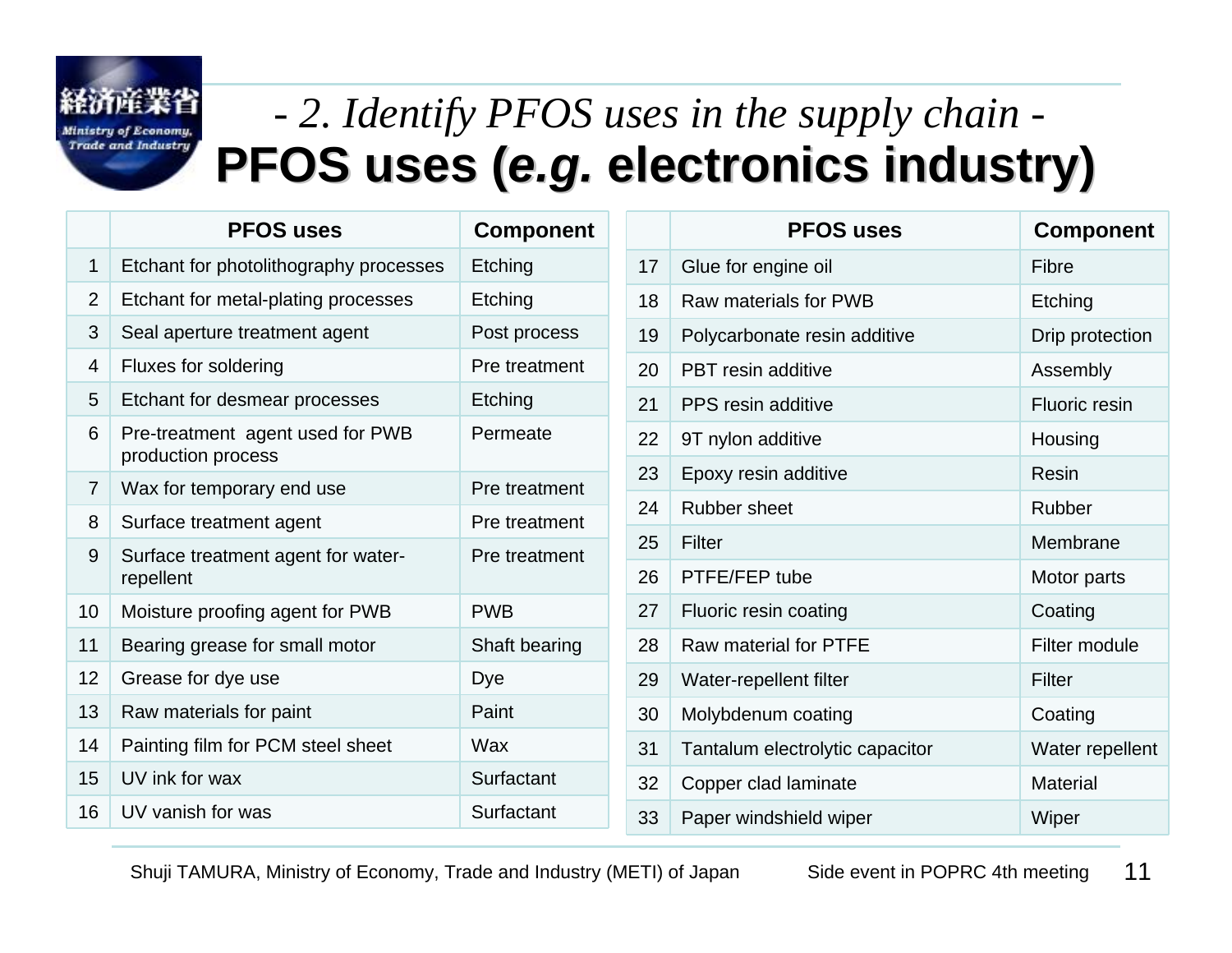![](_page_11_Picture_0.jpeg)

## **METI's survey of PFOS uses** *- 2. Identify PFOS uses in the supply chain -*

![](_page_11_Figure_2.jpeg)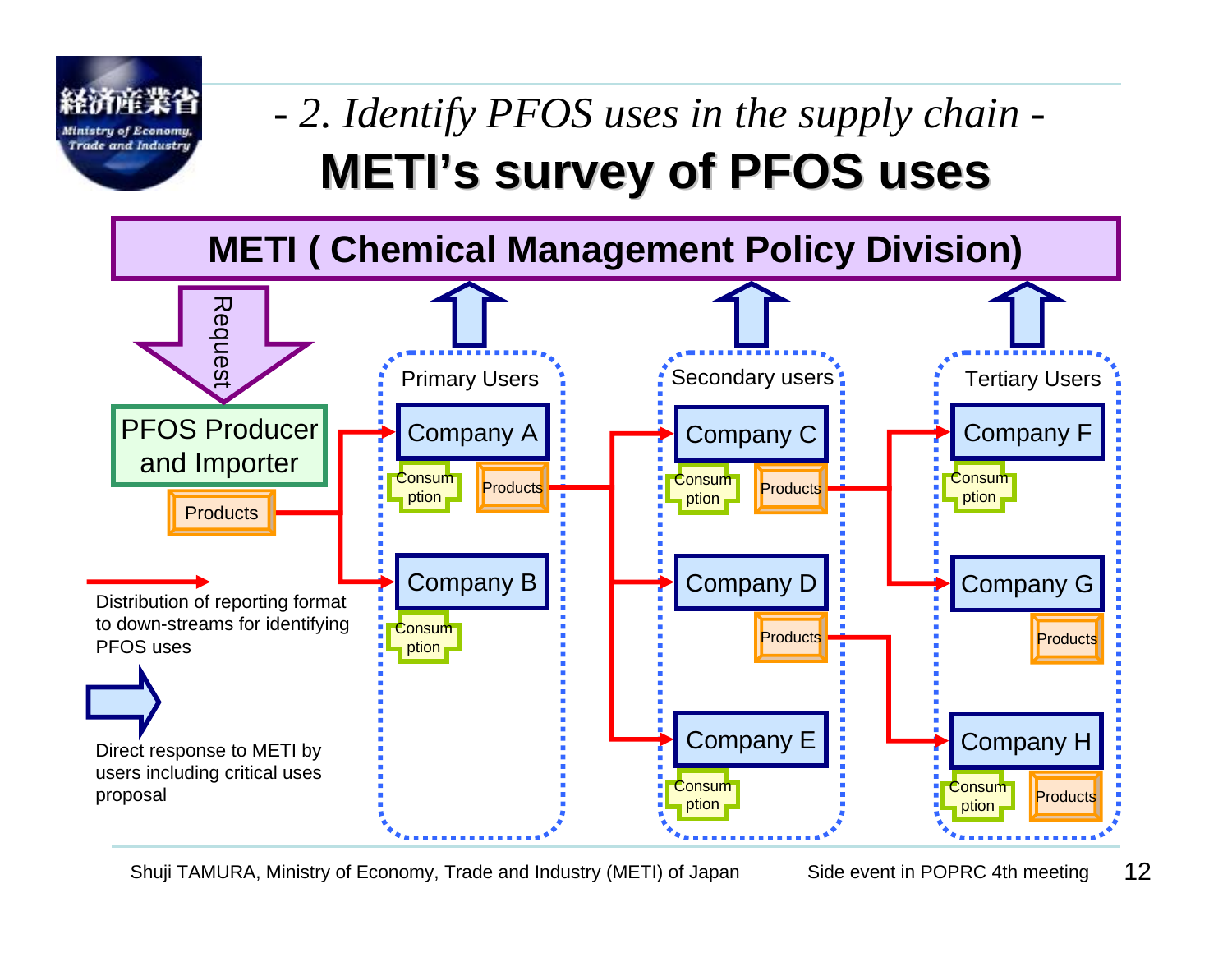Trade and Indi

# **Results of METI's survey** *- 2. Identify PFOS uses in the supply chain -*

![](_page_12_Figure_2.jpeg)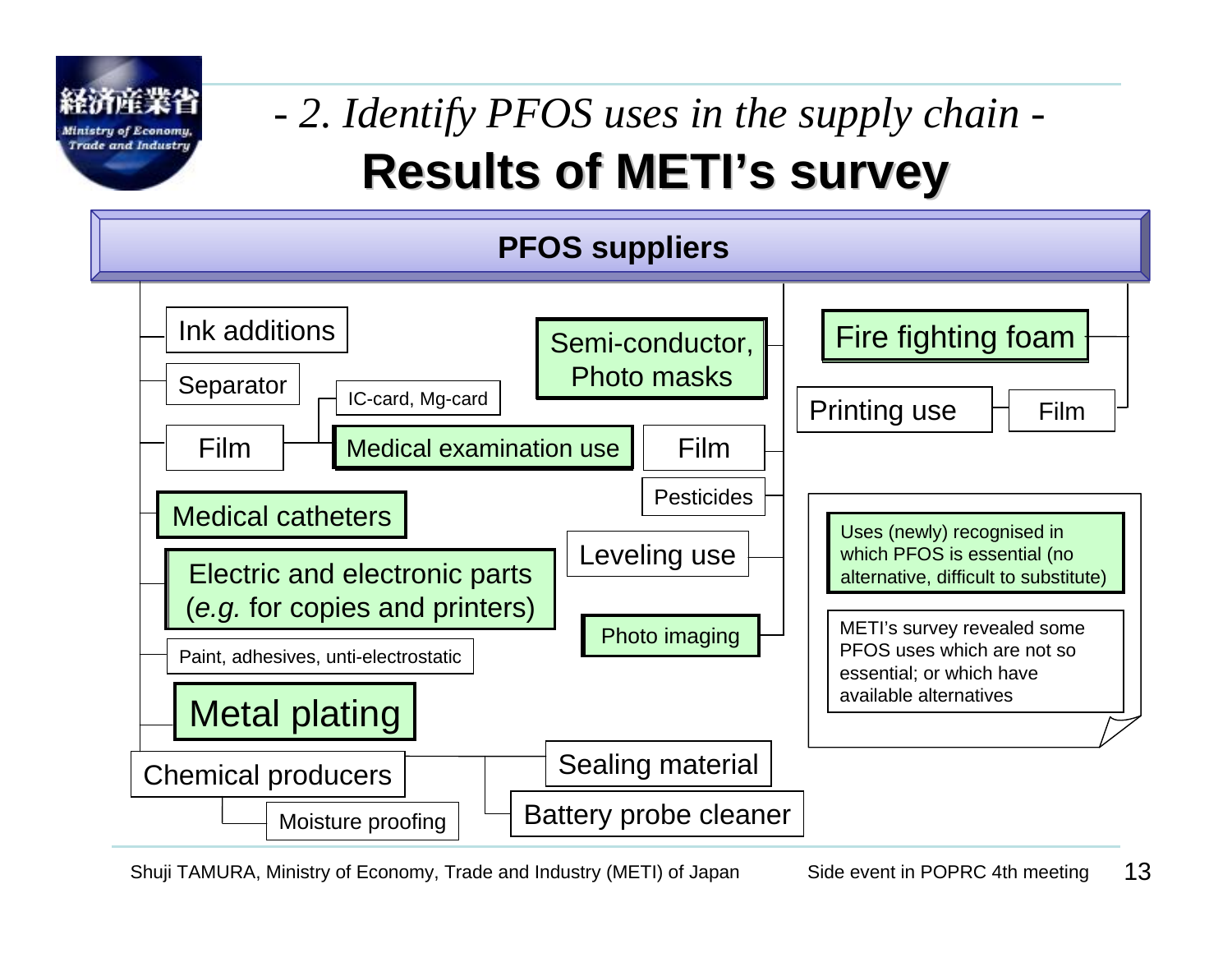![](_page_13_Picture_0.jpeg)

*- 2. Identify PFOS uses in the supply chain -*

# **Benefits of supply Benefits of supply-chain survey chain survey**

- Identifying essential uses
	- Japan reported 7 essential uses to POPRC3, all of which are listed on the RME report
- Drawing PFOS users' attention to their PFOS uses
	- PFOS is used in a wide range of industries
	- Very small amount is used in many cases
	- Not contained in products but in materials for processes (*e.g.* Surfactants)
- Inducing PFOS users to make efforts to search for substitutes and develop alternatives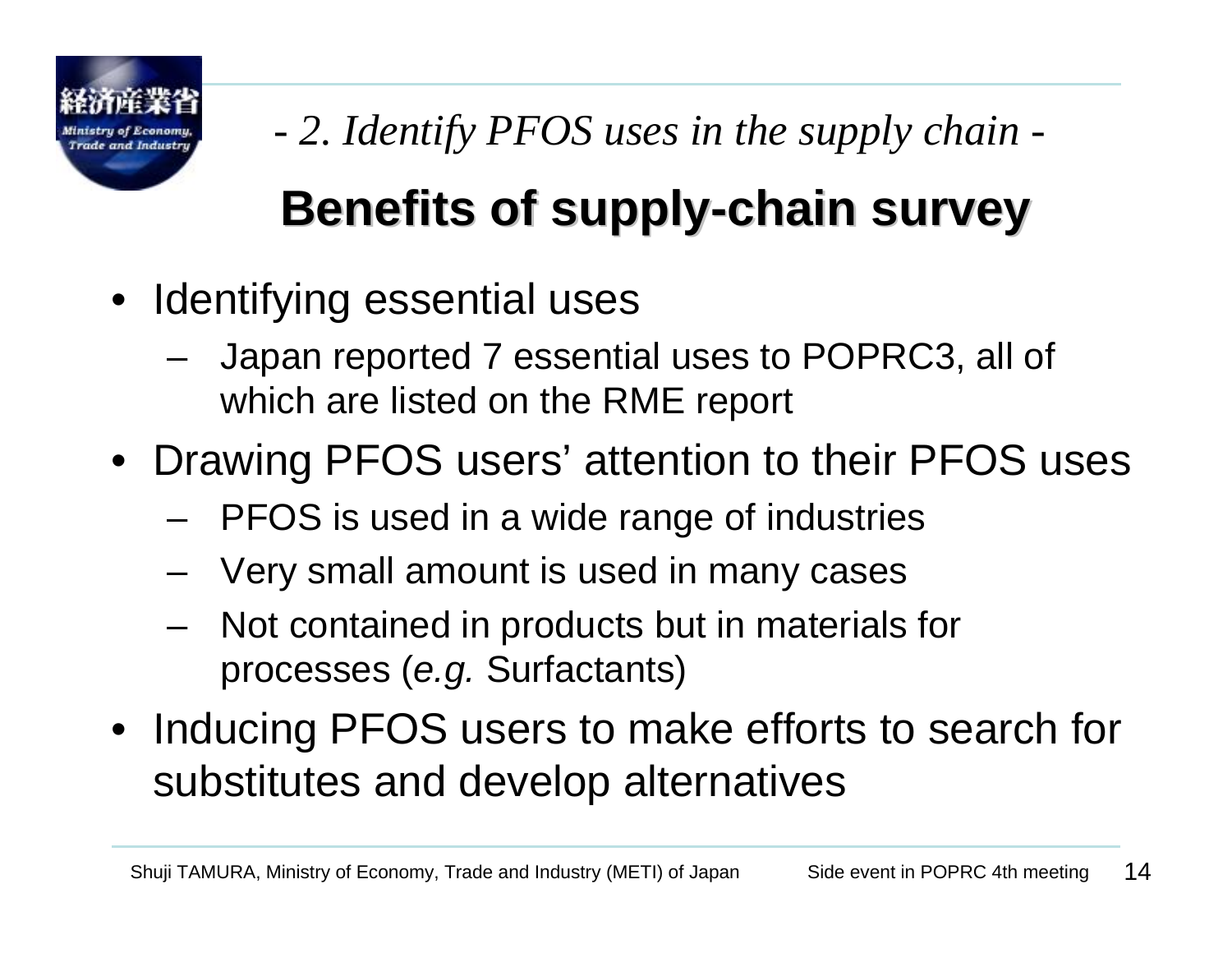![](_page_14_Picture_0.jpeg)

# **Photo imaging industry (PFOS use) Photo imaging industry (PFOS use)** *- 3. Examples of substitution and alternatives -*

Colour film production process

![](_page_14_Figure_3.jpeg)

![](_page_14_Figure_4.jpeg)

- Surfactant and antistatic properties are required with:
	- Dynamic surface tension capability
	- **Solubility**
	- Photo-inactivity
	- Heat and chemical stability

![](_page_14_Picture_10.jpeg)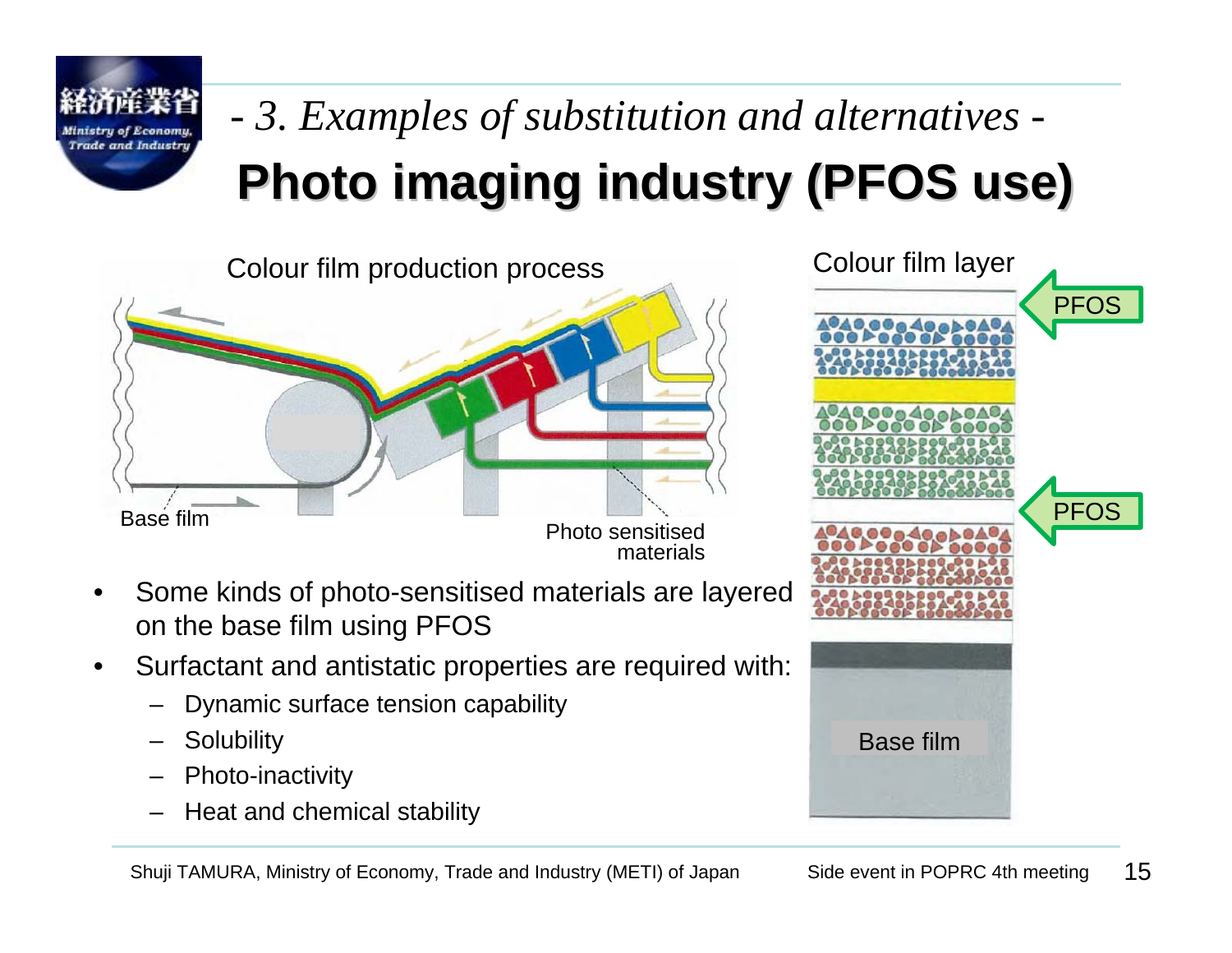Trade and Industri

# **Photo imaging industry (alternatives) Photo imaging industry (alternatives)** *- 3. Examples of substitution and alternatives -*

| <b>Alternatives</b>     | <b>Properties</b>                            |  |
|-------------------------|----------------------------------------------|--|
| Non-fluorinated         | • Less antistatic                            |  |
| Shorter-length<br>chain | • Less surface active<br>• Soluble to water  |  |
| <b>Telomers</b>         | • Less surface active<br>• Better antistatic |  |
| <b>Silicones</b>        | • Less surface active                        |  |

0510152025World total Japan  $\sqrt[1]{}$  25  $\sqrt[1]{}$  2000 2004 PFOS reduction in photo imaging

![](_page_15_Figure_4.jpeg)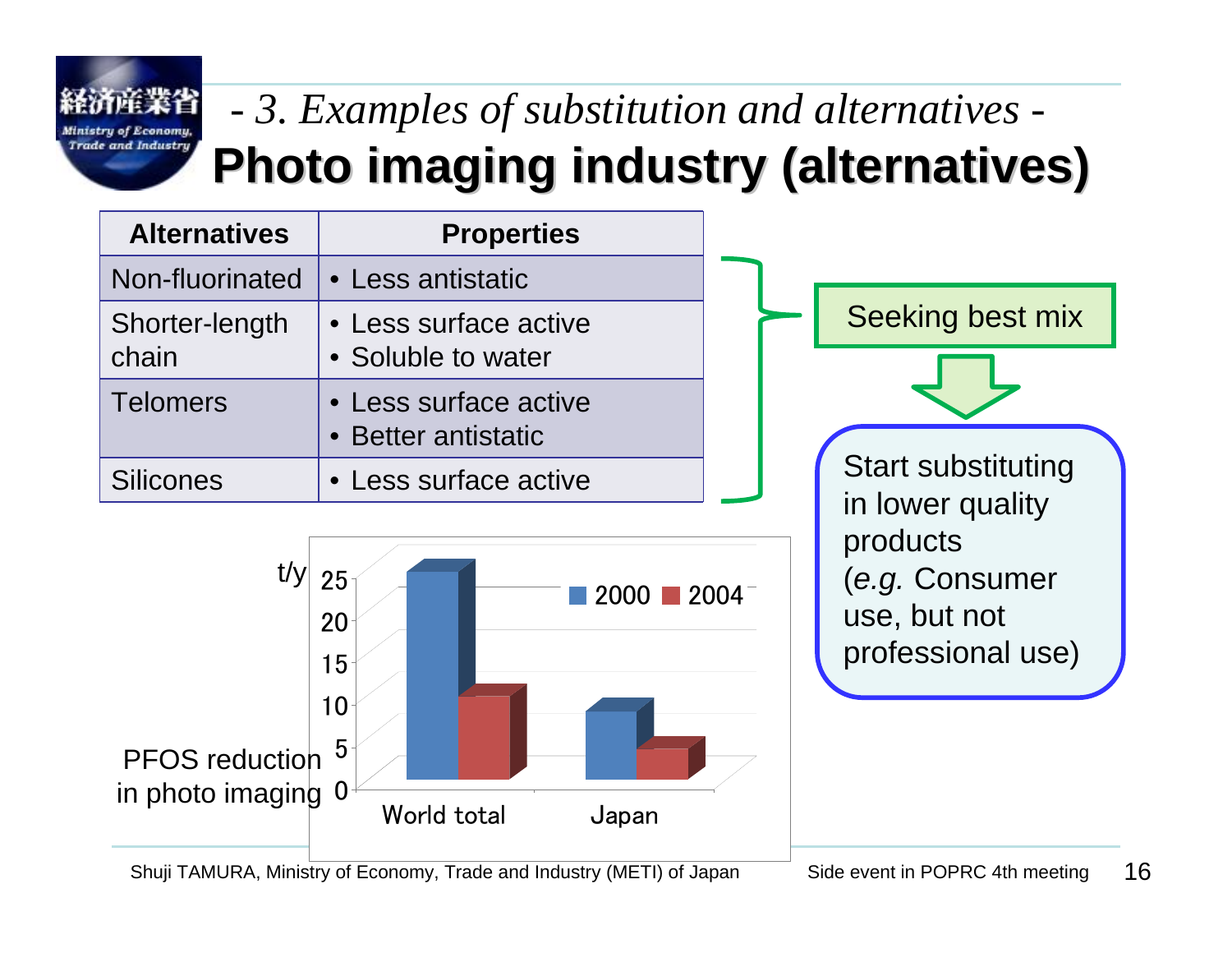![](_page_16_Picture_0.jpeg)

#### **Metal plating industry (PFOS use) Metal plating industry (PFOS use)** *- 3. Examples of substitution and alternatives -*

![](_page_16_Figure_2.jpeg)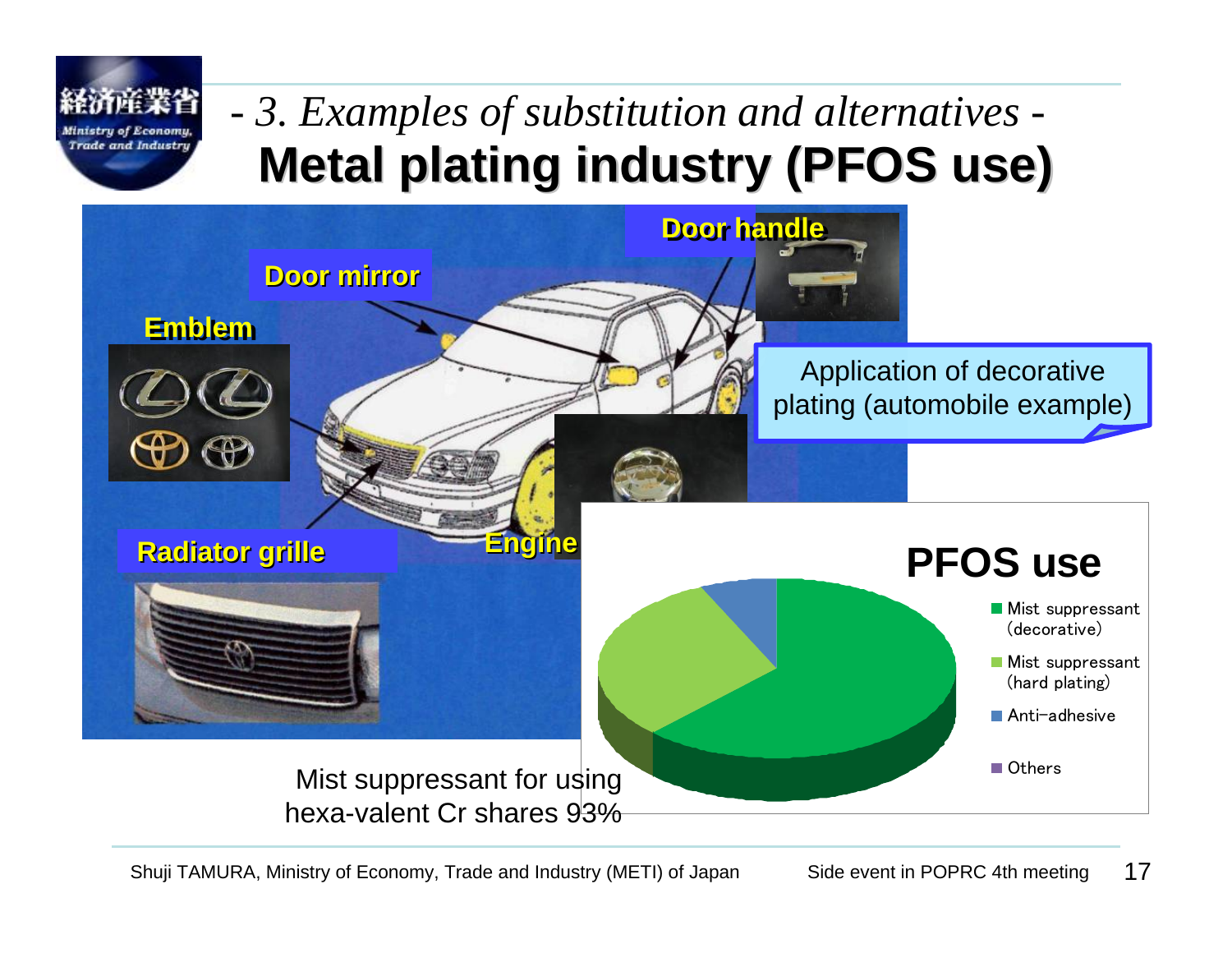![](_page_17_Figure_0.jpeg)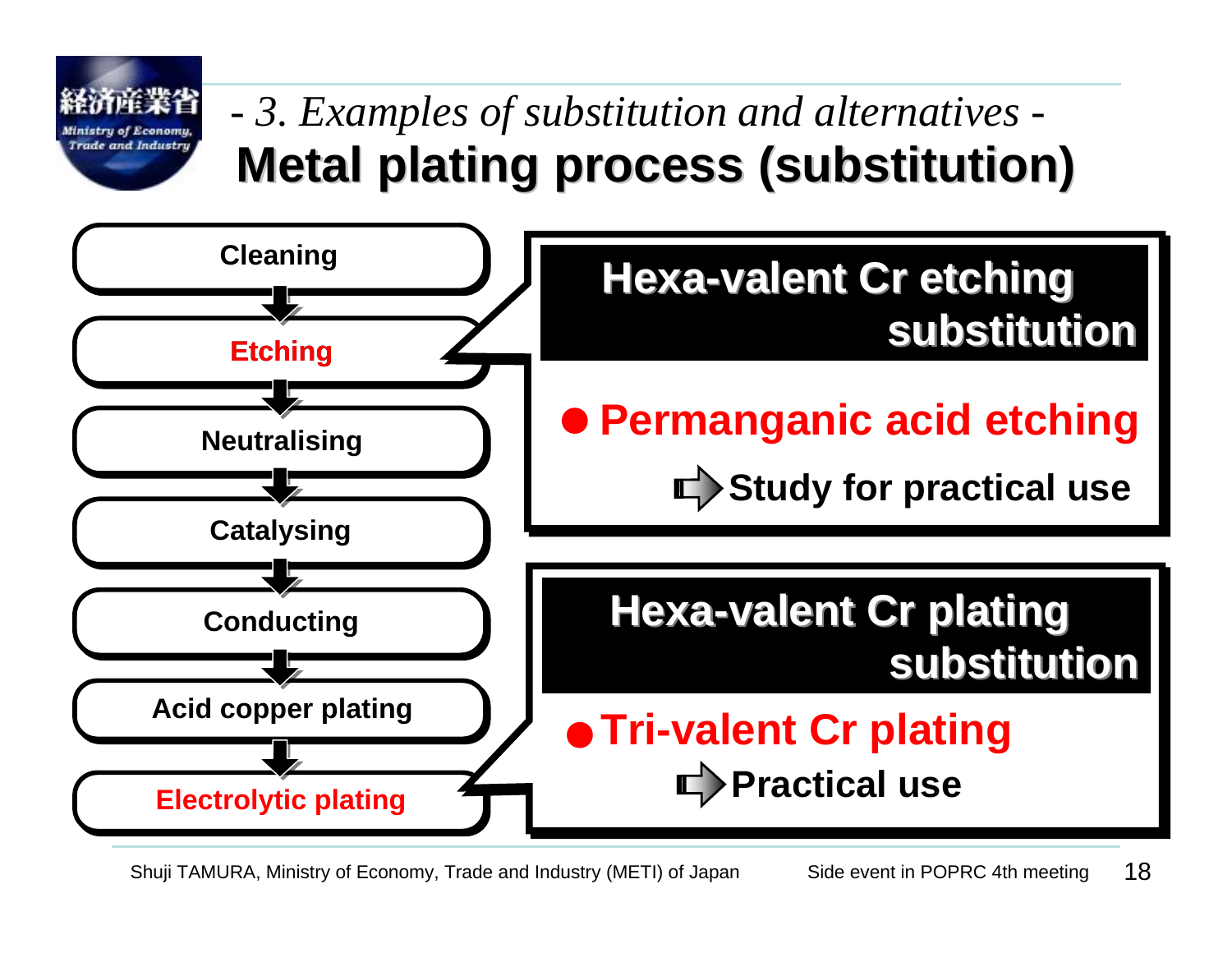### **Metal plating process Metal plating process (technology breakthrough for substitution) (technology breakthrough for substitution)** *- 3. Examples of substitution and alternatives -*

![](_page_18_Figure_1.jpeg)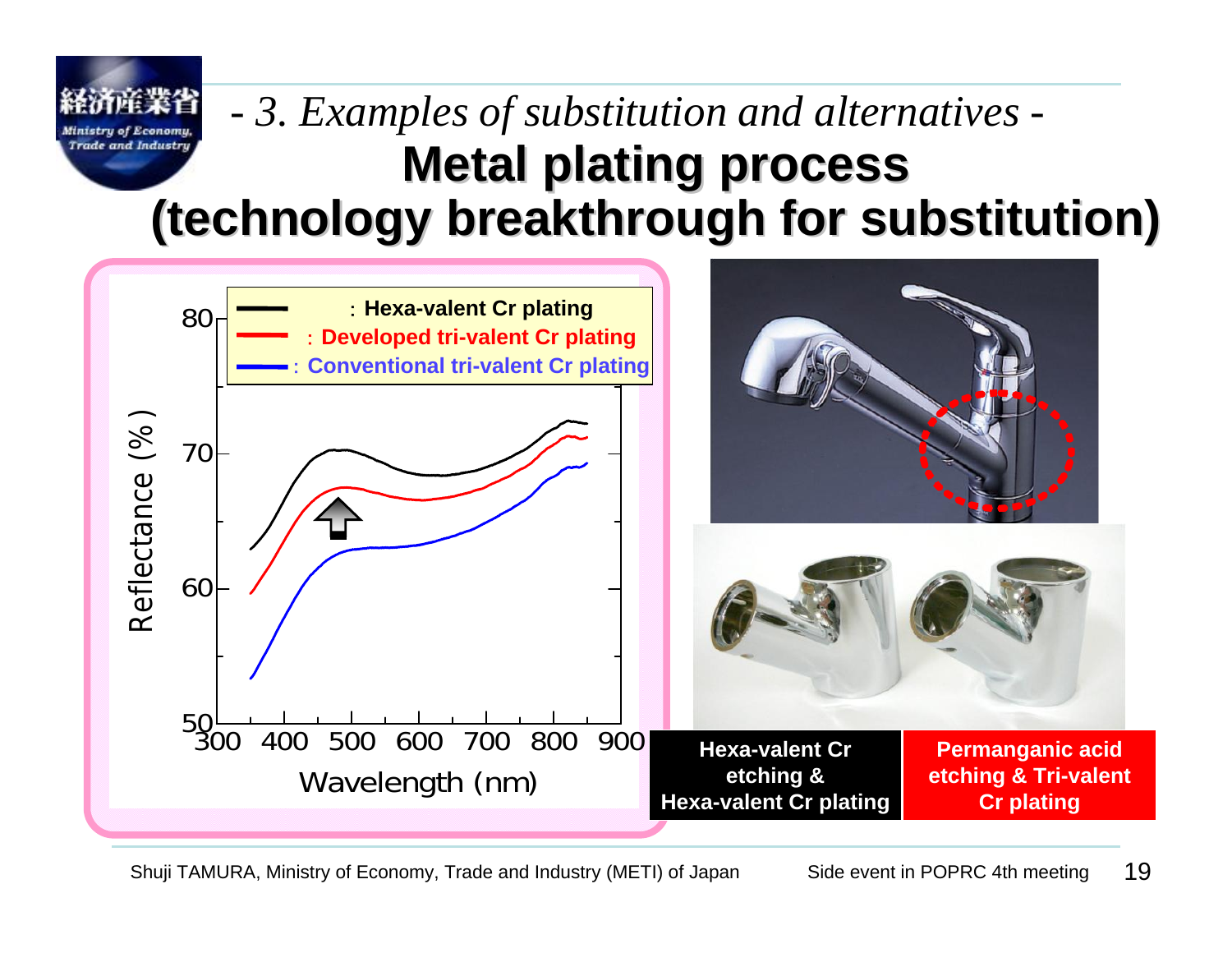# *- 3. Examples of substitution and alternatives -*

# **Alternatives in semiconductor industry Alternatives in semiconductor industry**

#### $\bullet$ **Desmear process for PWB\* fabrication**

- Desmear<sup>\*</sup> is to remove smears on the through-hole walls  $(diameter = c.a.300um)$
- PFOS reduces the surface tension of the etching solution (pH=12-13) to infuse into the through-holes
- Suppliers apply alternatives

rade and Industri

![](_page_19_Figure_6.jpeg)

Printed Wired Board composes a innercircuit to enable High-Density Packaging<br>via through-holes

![](_page_19_Picture_8.jpeg)

Cross-section of through-hole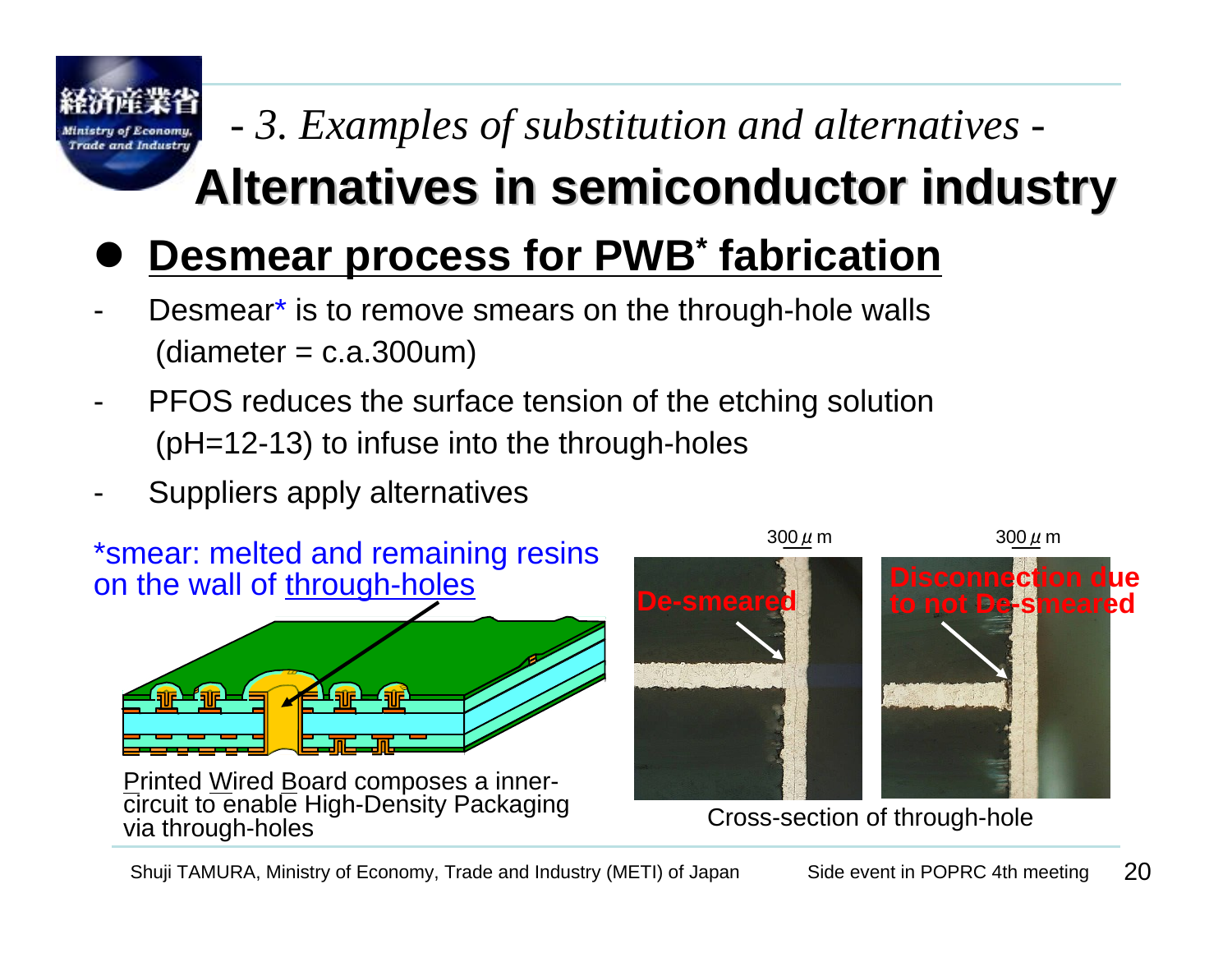Trade and Industry

*- 3. Examples of substitution and alternatives -*

# **PFOS reduction in semiconductor industry PFOS reduction in semiconductor industry**

WSC/SEMI Agreement PFOS 2006

| <b>Commitments</b> |                                                                                                                                   |                                                    |
|--------------------|-----------------------------------------------------------------------------------------------------------------------------------|----------------------------------------------------|
| $C1$ .             | End all non-critical PFOS uses and emissions<br>ESIA, JSIA, KSIA, SIA-May, 2007<br>TSIA- May, 2009                                | PFOS consumption in JEITA Semiconductor<br>kg      |
| C2.                | Send all solvent wastes from remaining critical uses to<br>incineration for destruction<br>Date: December 31, 2006.               | $4,000$ <sub>1</sub><br>3,500                      |
| C3.                | Periodically collect PFOS use data for a mass<br>balance model<br>Date: 2005 baseline data; evaluate and update<br>every 2 years. | 3,000<br><b>Non Critical Use</b><br>2,500<br>2,000 |
| <b>Intentions</b>  |                                                                                                                                   | 1,500                                              |
| 11.                | Work towards PFOS substitutes for critical applications                                                                           |                                                    |
| 12.                | Evaluate potential segregation of PFOS effluent<br>streams in new and existing tools                                              | 1,000<br><b>Critical Use</b><br>500                |
| 13.                | Evaluate potential PFOS wastewater discharge<br>control technologies                                                              | 2002<br>2004<br>2005<br>2001<br>2003               |
| 4.                 | Periodically make available aggregated industry<br>information for above commitments and intentions<br>Date: Every 2 years.       | year<br>JEITA: Japan Electronics & Information     |
|                    | <b>WSC: World Semiconductor Council</b>                                                                                           | <b>Technology Industries Association</b>           |

WSC: World Semiconductor CouncilSEMI: Semiconductor Equipment and Materials Institute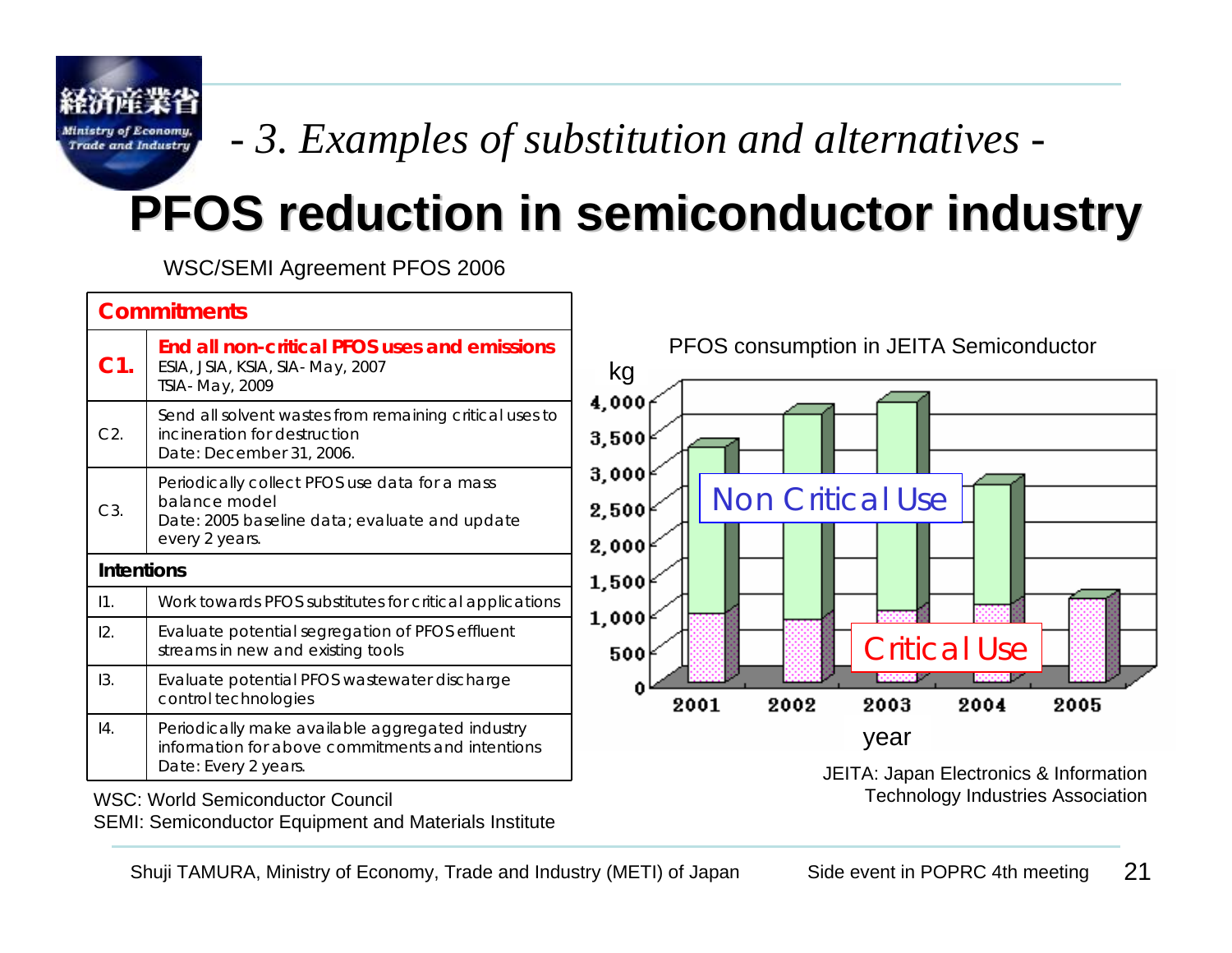### **Photo imaging industry Photo imaging industry (X-ray film example) ray film example)** *- 4. Difficulties of substitution and alternatives -*

|                                    | <b>Medical use</b>                                                                                             | <b>Industrial use</b>                                                                  |
|------------------------------------|----------------------------------------------------------------------------------------------------------------|----------------------------------------------------------------------------------------|
| User                               | hospital, medical institute                                                                                    | public construction, energy<br>plant, aviation industry, etc.                          |
| Requirement                        | Need to prepare a wide range of<br>films by body parts and diagnostic<br>purpose. No static mark.              | Used for very detailed non-<br>destructive test, different by<br>scanning materials    |
| <b>Difficulties</b>                | High contrast and higher photo-<br>graphic density is required in<br>minimum exposure. Antistatic<br>property. | High quality is required in<br>order to identify an ultra-small<br>defect (e.g. crack) |
| <b>Potential</b><br>digitalization | Cost is too high esp. for small<br>hospitals in local areas                                                    | Missing very precise picture<br>information by digitalization                          |

PFOS alternatives cannot achieve such high quality in X-ray film production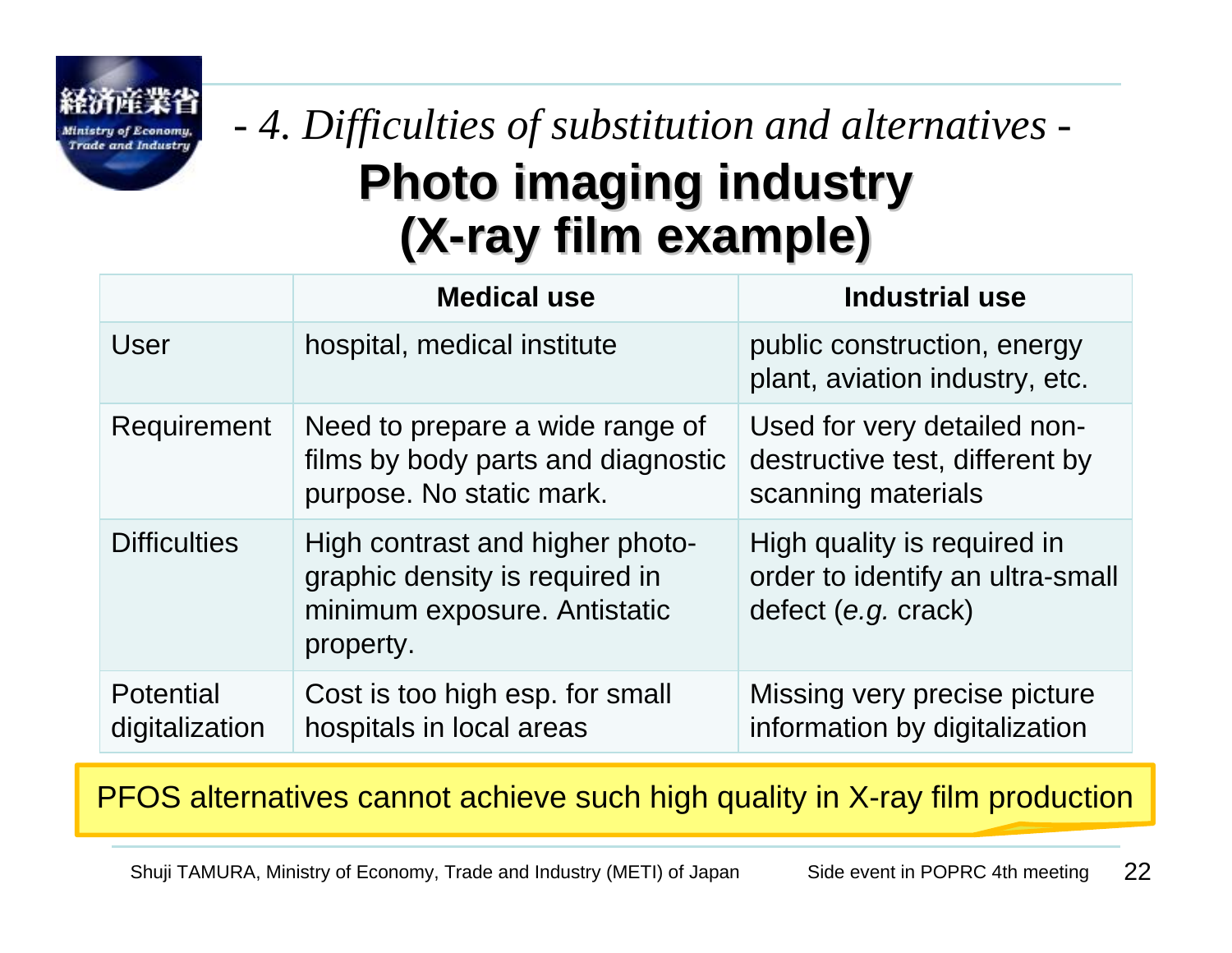![](_page_22_Picture_0.jpeg)

**Semiconductor industry Semiconductor industry (Anti-reflective coating) reflective coating)** *- 4. Difficulties of substitution and alternatives -*

![](_page_22_Picture_2.jpeg)

Without PFOS: trouble

![](_page_22_Figure_4.jpeg)

With PFOS: normal

Requirement for precise lithography

- 1. Low surface tension
- 2. Low reflection
- 3. High acid durability
- 4. Thermal stability
- 5. High UV durability
- 6. Dispersible

No alternatives for PFOS

23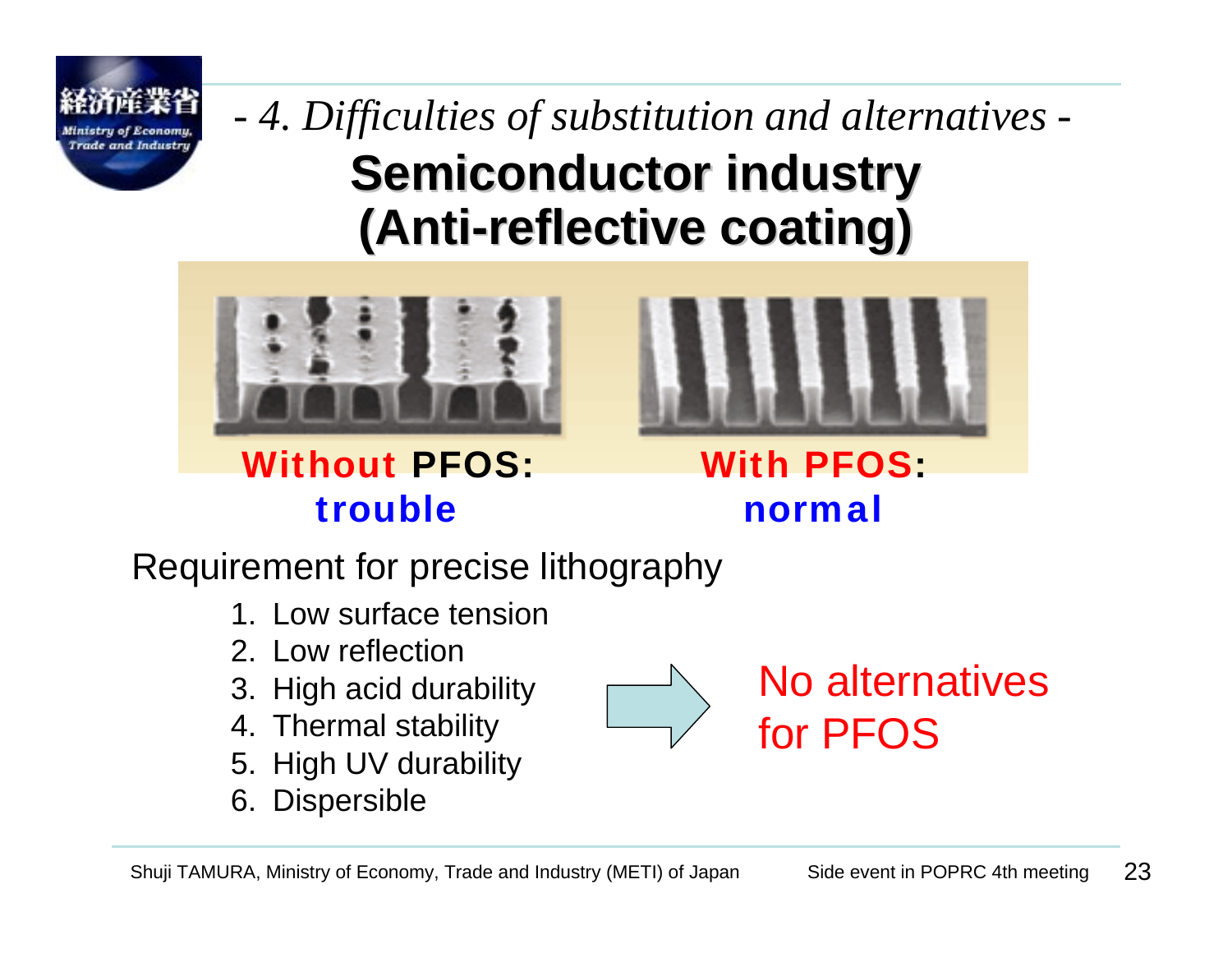![](_page_23_Figure_0.jpeg)

According to industries' experiences, substitutions without customers' approval tend to **stop customer's production lines**, which eventually results in half to one year delay for recovery.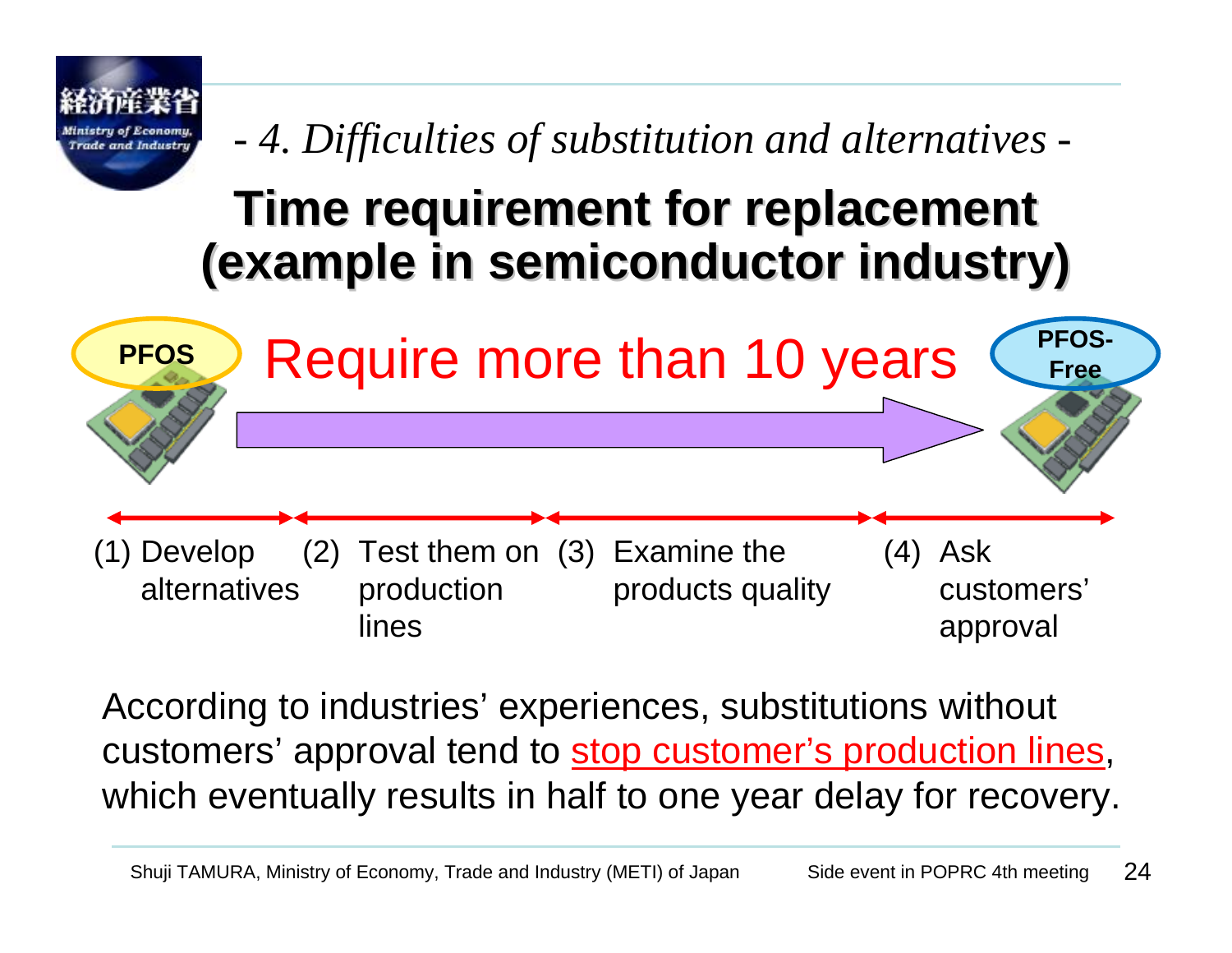![](_page_24_Picture_0.jpeg)

### **Time requirement for replacement (example in fire fighting foam) (example in fire fighting foam)** *- 4. Difficulties of substitution and alternatives -*

![](_page_24_Figure_2.jpeg)

![](_page_24_Figure_3.jpeg)

19,000 t already set in fire fighting system

2,100 t/y maximum production capacity

![](_page_24_Picture_6.jpeg)

![](_page_24_Picture_7.jpeg)

Fire fighting system for underground parking (400L tank)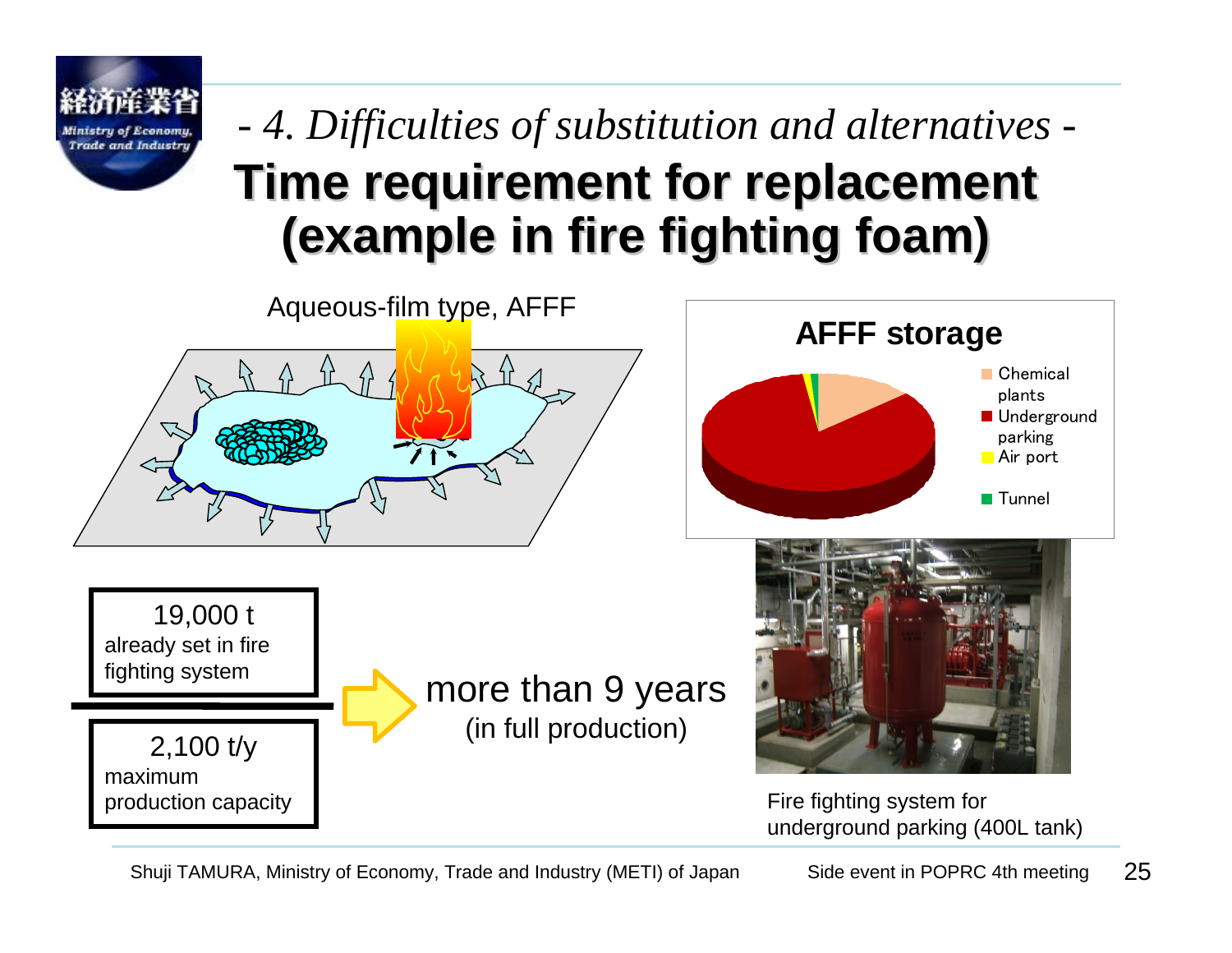#### *- 5. Sound management of acceptable uses -* Trade and Industr **Proper control of PFOS emission Proper control of PFOS emission (example in semiconductor production) (example in semiconductor production)**

![](_page_25_Figure_1.jpeg)

• More than 99% is recovered and appropriately treated for minimising emissions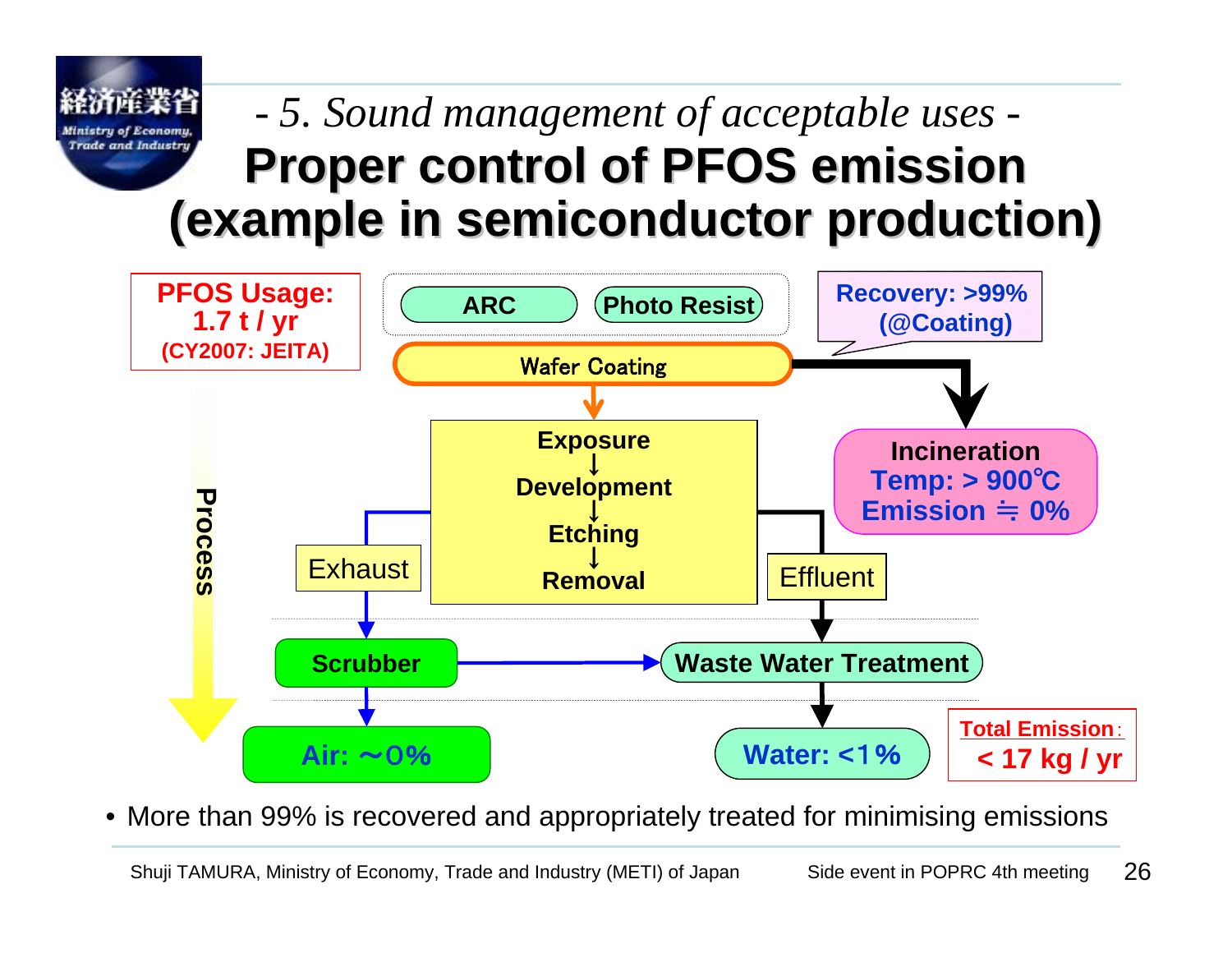![](_page_26_Picture_0.jpeg)

## *- 6. Summary points for discussion -* **Some thoughts among PFOS substitution and alternatives substitution and alternatives**

- Survey PFOS uses through the supply chain for:
	- Identifying essential uses
	- Drawing users' attention to their PFOS uses
	- Inducing users' efforts for substitution and alternatives
- Understand PFOS advantages for achieving the same level quality by alternatives
- Be aware of time requirement for replacement
- Sound control of PFOS emissions in its uses